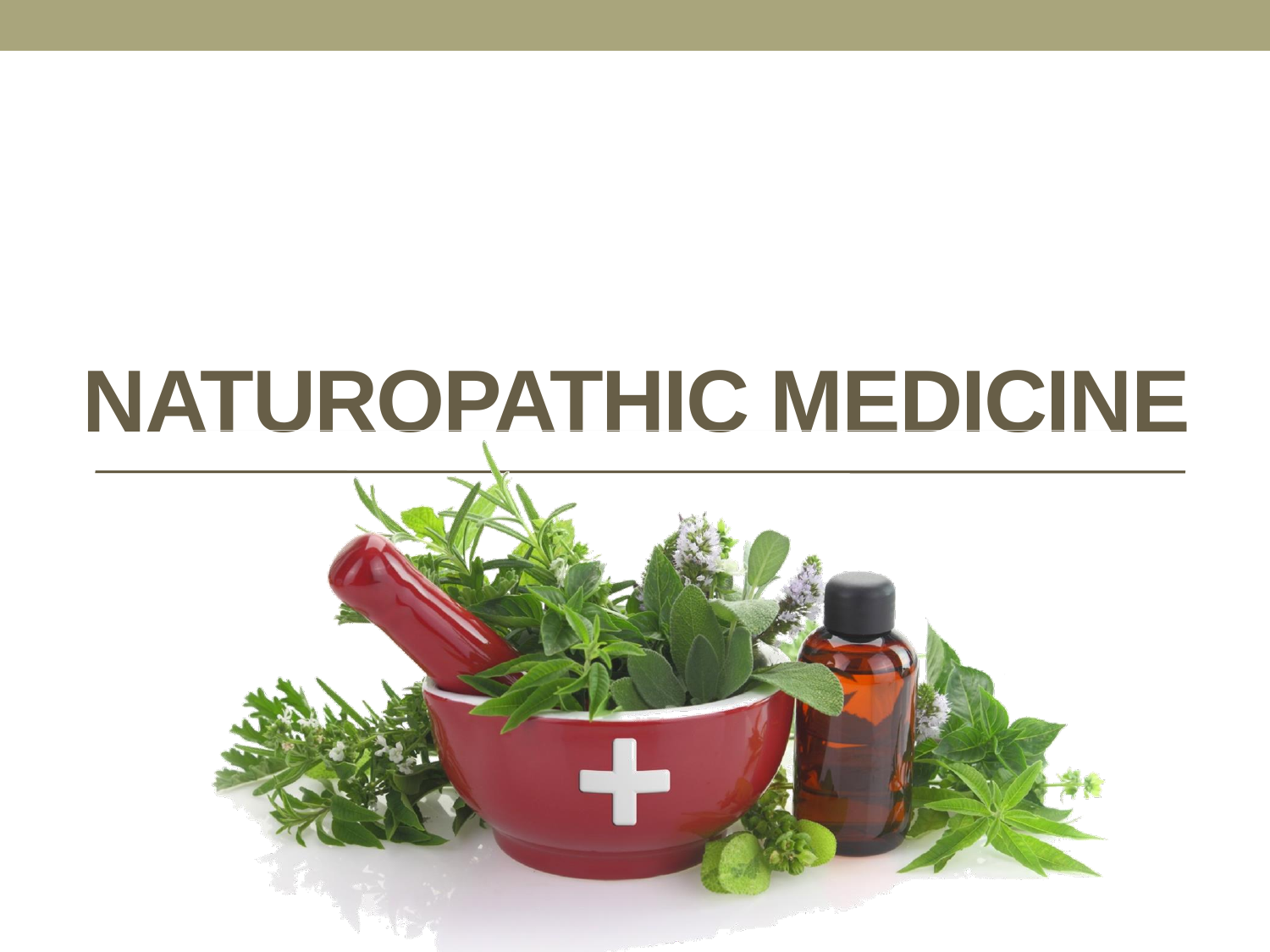# **What is Naturopathic Medicine?**

- Naturopathic medicine is a distinct primary health care profession, emphasizing prevention, treatment, and optimal health through the use of therapeutic methods and substances that encourage individuals' inherent self-healing process. The process of naturopathic medicine includes modern and traditional, scientific, and empirical methods.
- Naturopathic practice includes the following diagnostic and therapeutic modalities: clinical and laboratory diagnostic testing, nutritional medicine, botanical medicine, naturopathic physical medicine (including naturopathic manipulative therapy), public health measures, hygiene, counseling, minor surgery, homeopathy, acupuncture, prescription medication, intravenous and injection therapy, and naturopathic obstetrics (natural childbirth).



The doctor of the future will give no medicine but will interest his patients in the care of the human frame, in diet and in the cause and prevention of disease. **Thomas Edison**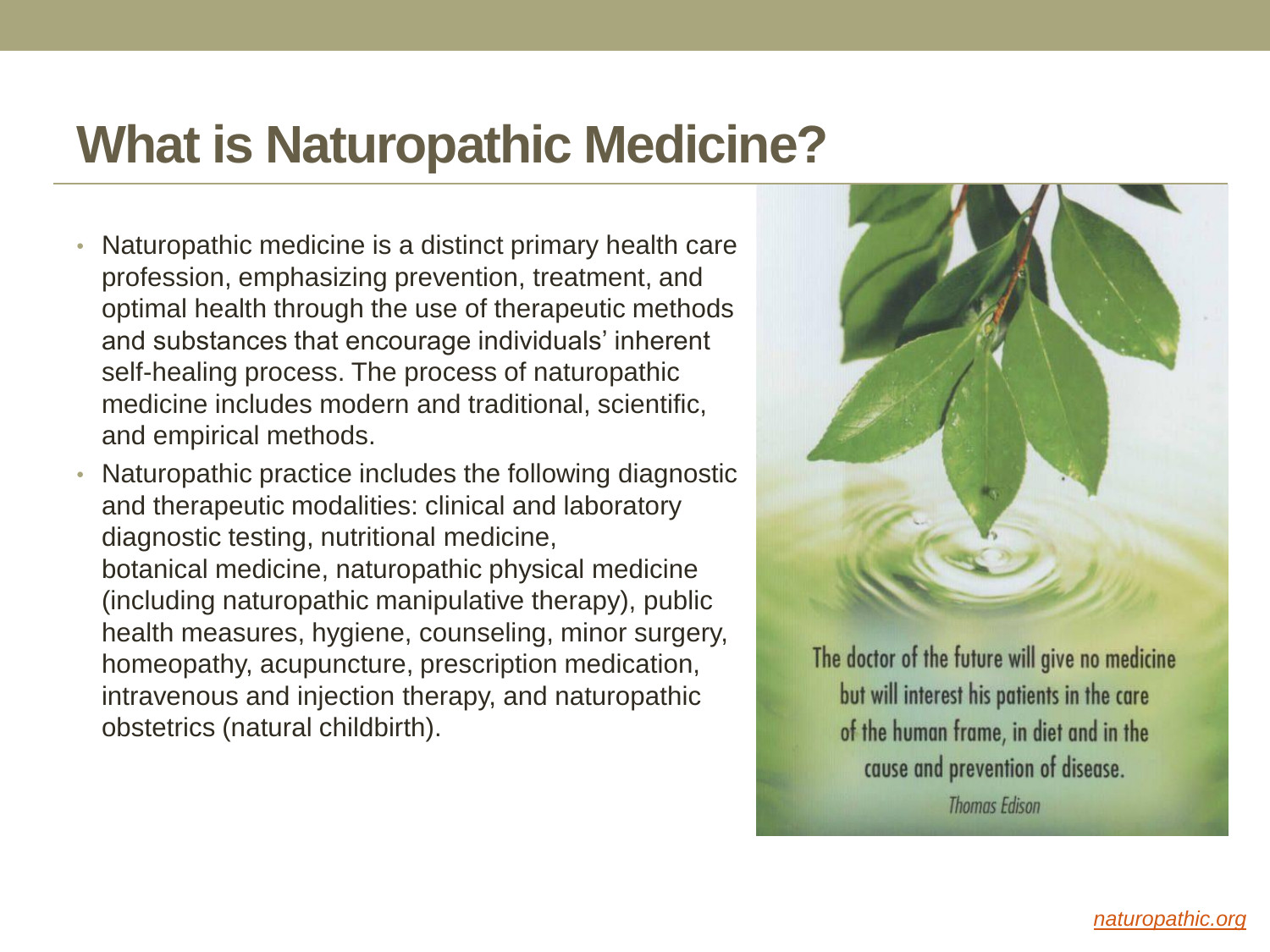# **The Six Principles of Naturopathic Medicine**

- **The Healing Power of Nature**: Naturopathic medicine recognizes an inherent selfhealing process in people that is ordered and intelligent. Naturopathic physicians act to identify and remove obstacles to healing and recovery, and to facilitate and augment this inherent self-healing process.
- **Identify and Treat the Causes**: The naturopathic physician seeks to identify and remove the underlying causes of illness rather than to merely eliminate or suppress symptoms.
- **First Do No Harm**: Naturopathic physicians follow three guidelines to avoid harming the patient:
	- Utilize methods and medicinal substances which minimize the risk of harmful side effects, using the least force necessary to diagnose and treat;
	- Avoid when possible the harmful suppression of symptoms;
	- Acknowledge, respect, and work with individuals' self-healing process.
- **Doctor as Teacher**: Naturopathic physicians educate their patients and encourage selfresponsibility for health. They also recognize and employ the therapeutic potential of the doctor-patient relationship.
- **Treat the Whole Person**: Naturopathic physicians treat each patient by taking into account individual physical, mental, emotional, genetic, environmental, social, and other factors. Since total health also includes spiritual health, naturopathic physicians encourage individuals to pursue their personal spiritual development.
- **Prevention**: Naturopathic physicians emphasize the prevention of disease by assessing risk factors, heredity and susceptibility to disease, and by making appropriate interventions in partnership with their patients to prevent illness.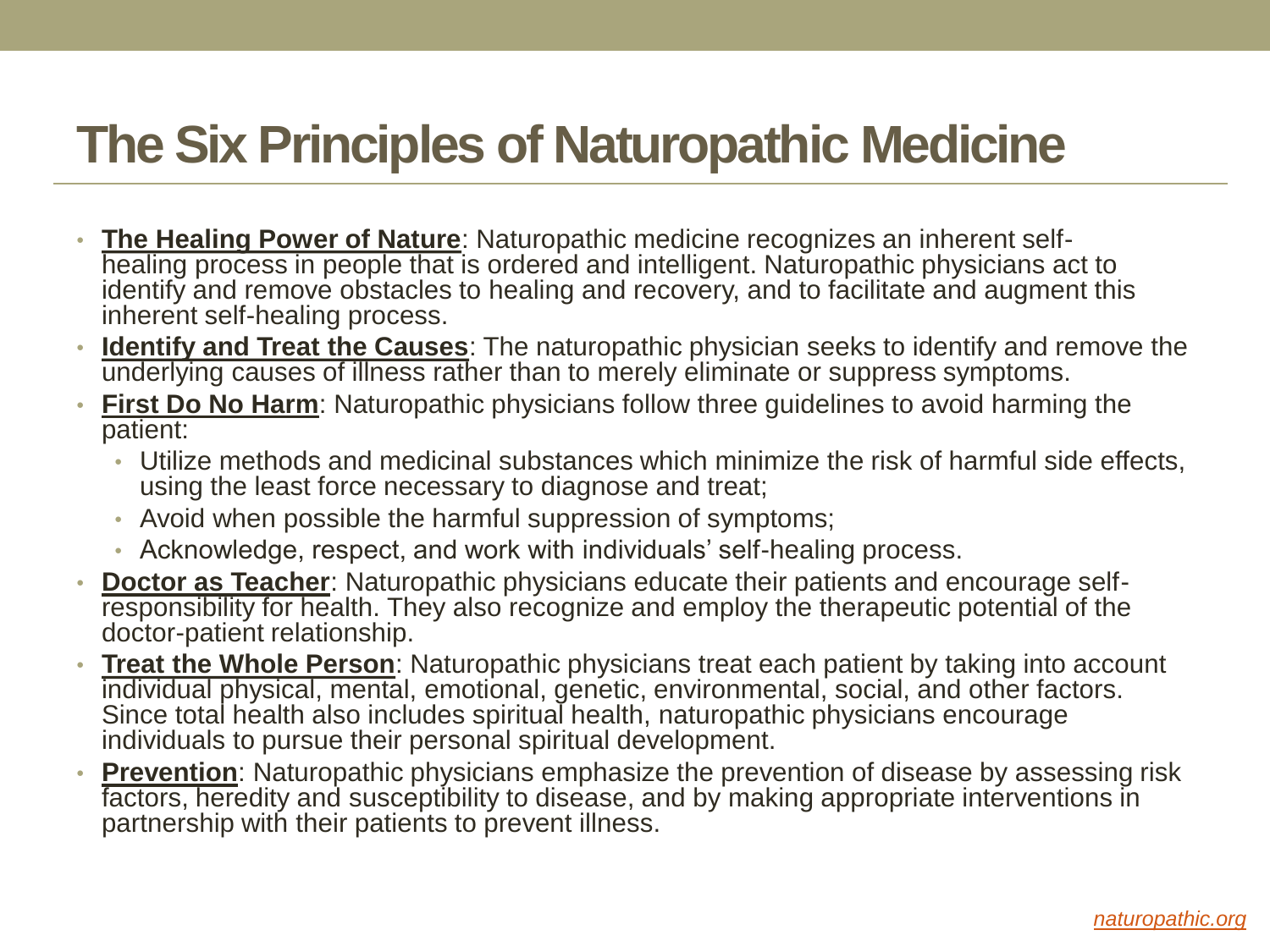# **Accredited Naturopathic Medical Colleges**



*For a complete list of links to these institutions: [naturopathic.org/education](http://www.naturopathic.org/education)*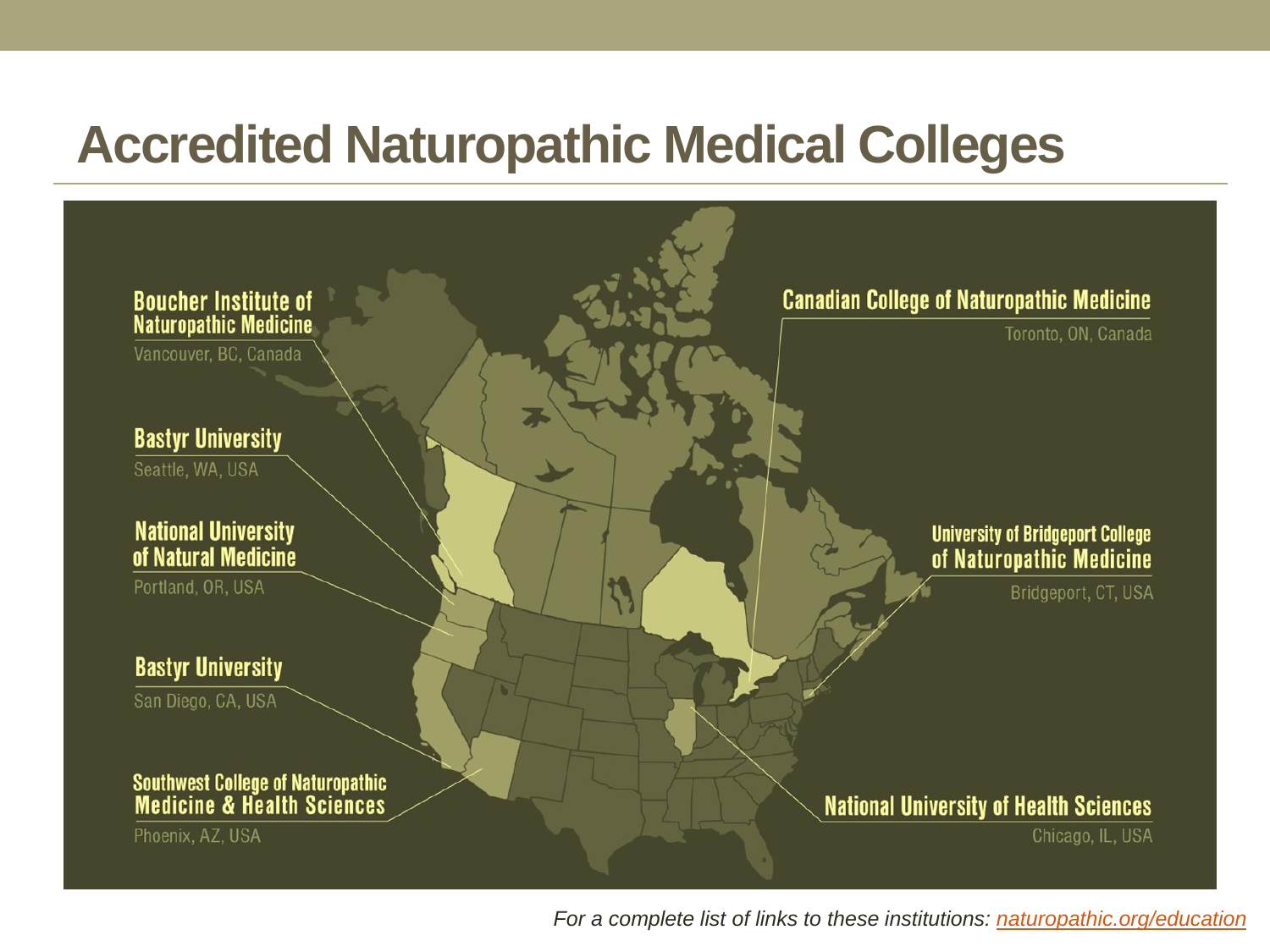# **Prerequisite Coursework**

All of the AANMC-member schools ND programs require a base of undergraduate science courses that include biology as well as general and organic chemistry. Physics, biochemistry, math and psychology courses may also be specified. Check with each school you are considering in order to ensure that all prerequisite requirements are met.

In addition to the required coursework, additional courses to strengthen your background and to better prepare you for a naturopathic course of study include: anatomy, biochemistry, botany, developmental psychology and physiology.

#### **Sample Required Coursework for Bastyr University**

(*must be taken within seven years of matriculation into the program)*

- **College-level Algebra**: 1 course
- **Chemistry (science-major level)**: at least 4 courses. Must include a minimum of either two sequential courses in organic chemistry or one course in organic chemistry and one course in biochemistry. The chemistry sequence should include an introduction to biological molecules. (The standard prerequisite for science-major level organic chemistry is one year of general chemistry.) Appropriate lab work required.
- **General Biology** (science-major level): 2 semesters or 3 quarters. Must cover concepts in cellular biology and genetics. Appropriate lab work required. Individual courses in the biological sciences may count if the above competencies are met, i.e., anatomy, physiology, microbiology, and botany.
- **Physics**: 1 college-level course. It must be algebra-based; calculus-based is also acceptable. A lab is not required.
- **Psychology**: 1 course. Introduction to psychology is recommended.

#### **Recommended Courses**

- **Strongly recommended**: Biochemistry, anatomy, and physiology, and botany these courses will substantially enhance your ability to master the naturopathic course material
- **Suggested**: Biomedical ethics, philosophy of science, public speaking and English composition

*\*For specific prerequisites for each accredited institution: [aanmc.org/naturopathic-schools/academic-prerequisites](https://aanmc.org/naturopathic-schools/academic-prerequisites/)*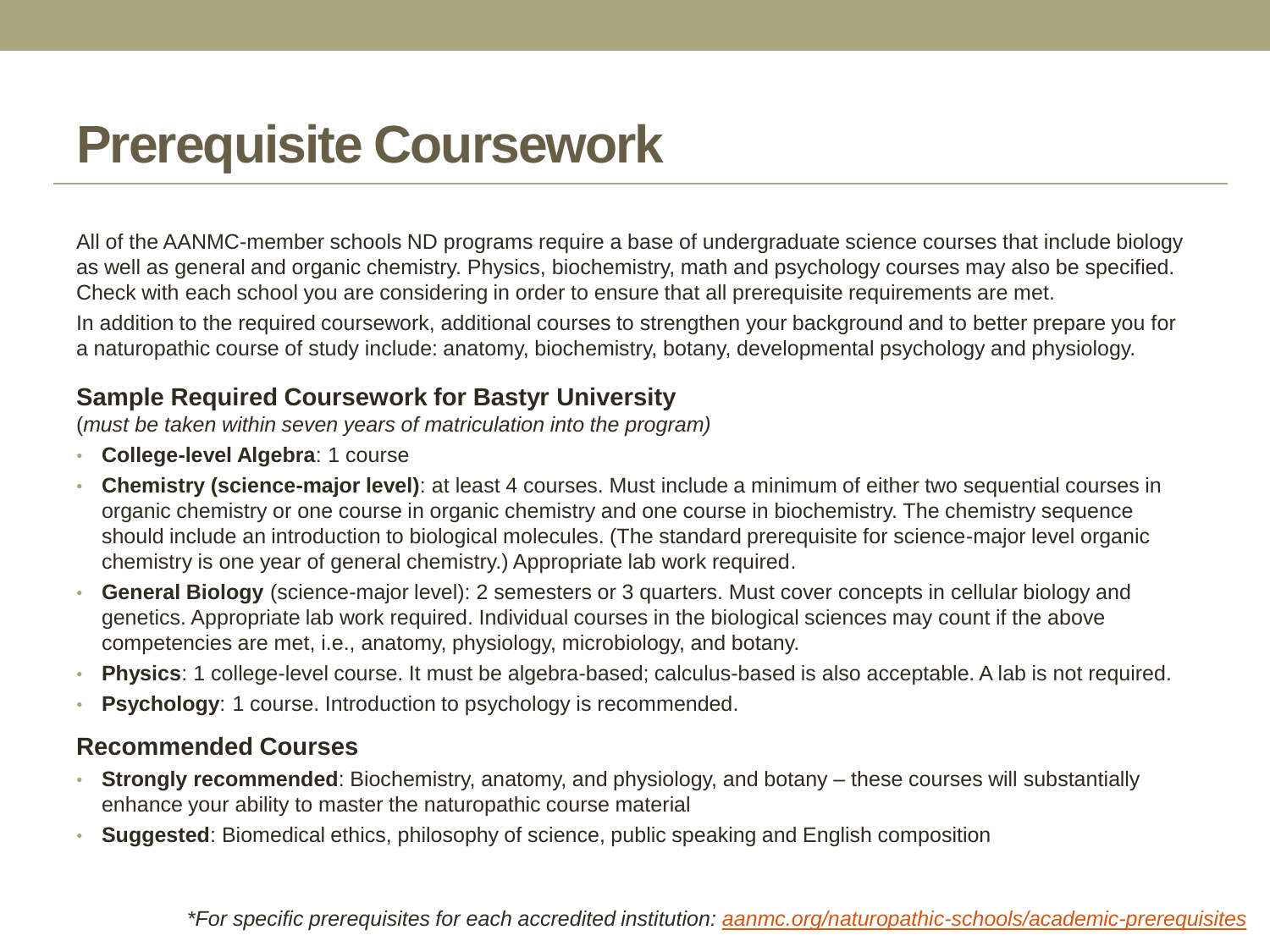# **The Basic Curriculum**

Licensed naturopathic physicians have attended four-year professional-level programs at accredited institutions, where they have been educated in the same basic sciences as allopathic physicians. Some [member schools in the AANMC](https://aanmc.org/naturopathic-schools/) actually require more hours of basic and clinical science than many top allopathic medical schools.

**During their first two years** of study, the curriculum focuses on biomedical & clinical sciences, covering…

- Biochemistry
- Human Physiology
- Histology
- Anatomy
- Microbiology
- Immunology
- Human Pathology
- Neuroscience
- Pharmacology

**For at least the final two years** of their medical program, students intern in clinical settings under the close supervision of licensed professionals.

- Clinical Nutrition
- Botanical Medicine
- Lifestyle Counseling
- Mind-Body Medicine
- Massage
- Physical Medicine
- Hydrotherapy
- Homeopathy

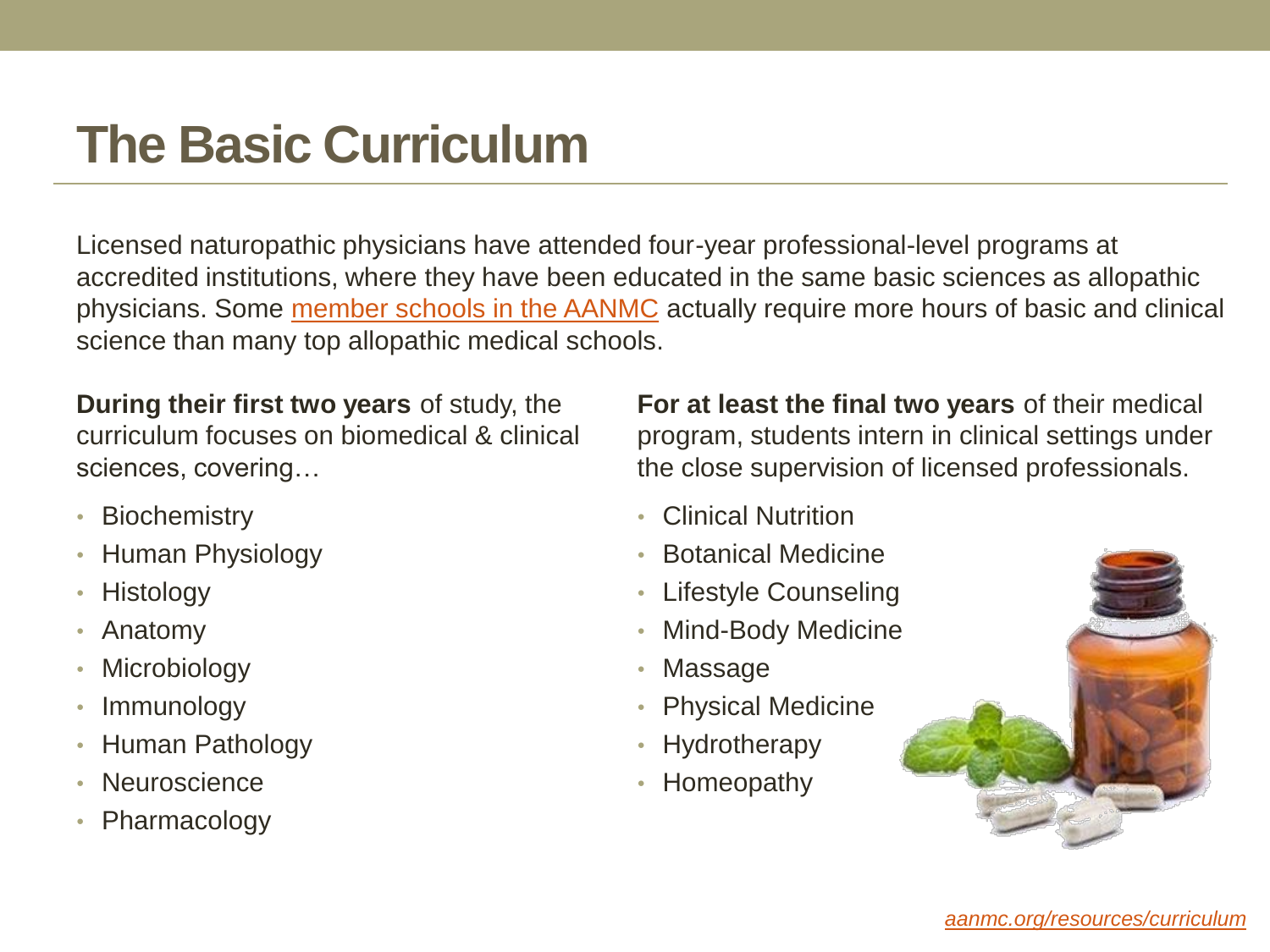# **Curriculum: ND vs. MD**

| <b>Focus</b>                                   | <b>National College of</b><br>Naturopathic Medicine | <b>Yale University</b>                                     |
|------------------------------------------------|-----------------------------------------------------|------------------------------------------------------------|
| <b>Basic &amp; Clinical Sciences</b>           | 1548 hours                                          | 1420 hours                                                 |
| Clerkships & Allopathic<br><b>Therapeutics</b> | 2244 hours                                          | $2891$ hours + thesis                                      |
| <b>Naturopathic Therapeutics</b>               | 588 hours                                           | $\Omega$                                                   |
| <b>Therapeutic Nutrition</b>                   | 144 hours                                           | $\Omega$                                                   |
| Counseling                                     | 144 hours                                           | Psychiatry – included in<br><b>Allopathic Therapeutics</b> |

The best doctor gives the least medicines. - Benjamin Franklin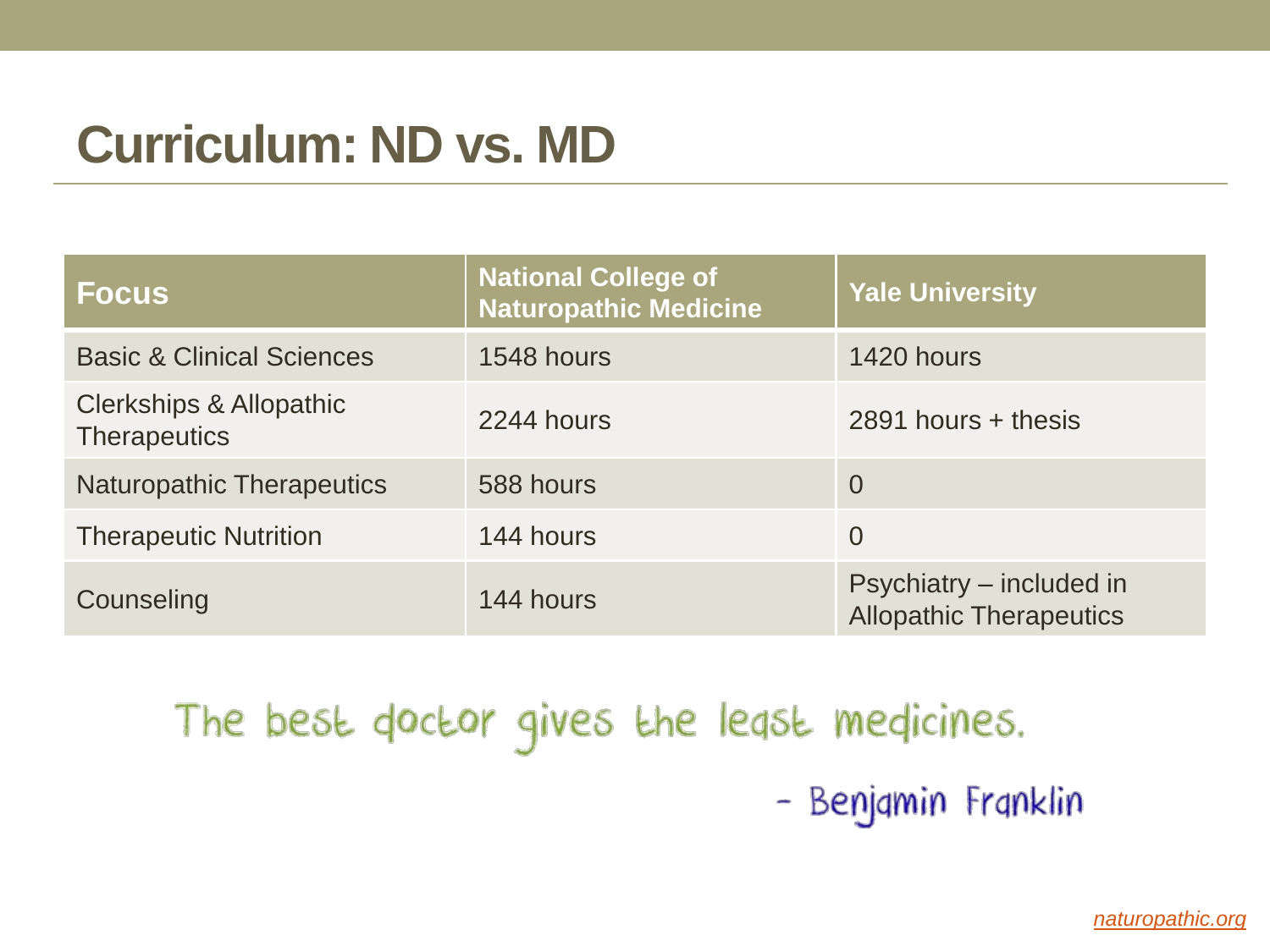# **Strengthen Yourself as a Candidate**



- See an ND as a patient
- Work in an ND office
- Find an internship in the field
- Participate in natural medicine research
- Attend conferences and seminars in topics that interest you
- Participate in world medicine, stateside or abroad